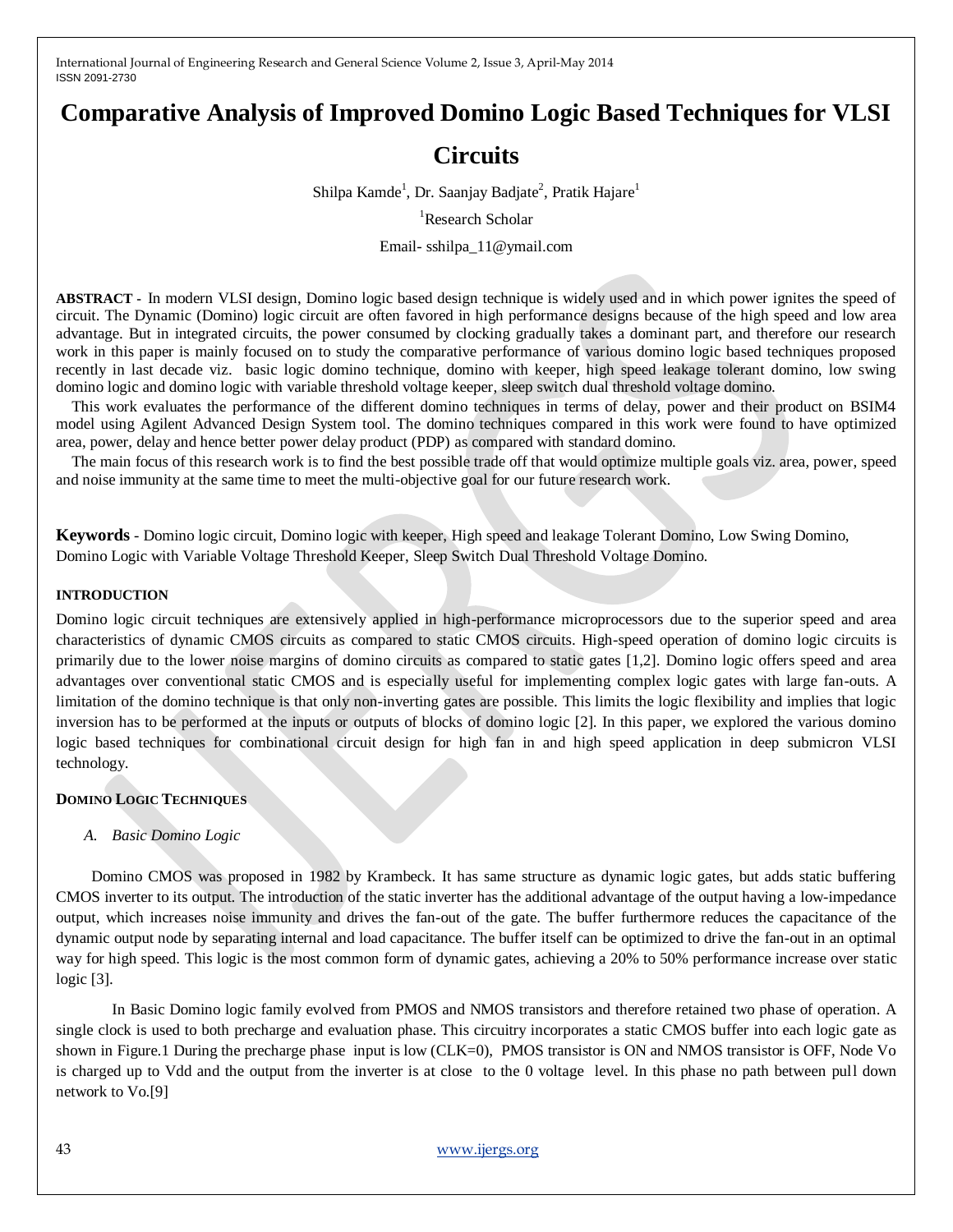Next, during the evaluation phase, NMOS transistor is ON creating the path node Vo through to pull down network to the ground. Node Vo is discharged and inverter make output one.. It should be noted that in Domino logic the transition of nodes Y is always from low to high and it is rippled through the logic from the primary inputs lo the primary outputs.



Fig. 1 Basic Domino logic circuit

# *B. Domino Logic Circuit with keeper*

The Keeper technique improves the noise immunity and avoids the problem of charge sharing of Domino logic circuit.

 The keeper is a weak pMOS transistor that holds the output at the correct level when it would otherwise float. When the dynamic node is high, the output is low and the keeper is ON to prevent from floating (Figure.2). When the dynamic node (Y) falls, the keeper initially opposes the transition so it must be much weaker than the pull down network. Eventually Z rises, turning the keeper OFF and avoiding static power dissipation.

The keeper must be strong enough to compensate for any leakage current drawn when the output is floating and the pull down stack is OFF.If increase the width of keeper transistor then increase delay, so keeper transistor are order of 1/10 the strength of the pull down stack.[5]



Fig. 2 Domino logic circuit with keeper

# *C. High Speed Leakage Tolerant Domino*

The HSLTD circuit scheme is shown in Figure3. Transistor M3 is used as stacking transistor. Due to voltage drop across M3, gate-tosource voltage of the NMOS transistor in the PDN (Pull down network) decreases. M7 causes the stacking effect and makes gate-tosource voltage of M6 smaller (M6 less conducting). Hence circuit becomes more noise robust and less leakage power consuming. But performance degrades because of stacking effect in mirror current path. This can be increased by widening the M2 (high W/L) to make it more conducting.[6]

If there is noise at the inputs at the onset of evaluation, the dynamic node can be discharged resulting in wrong evaluation.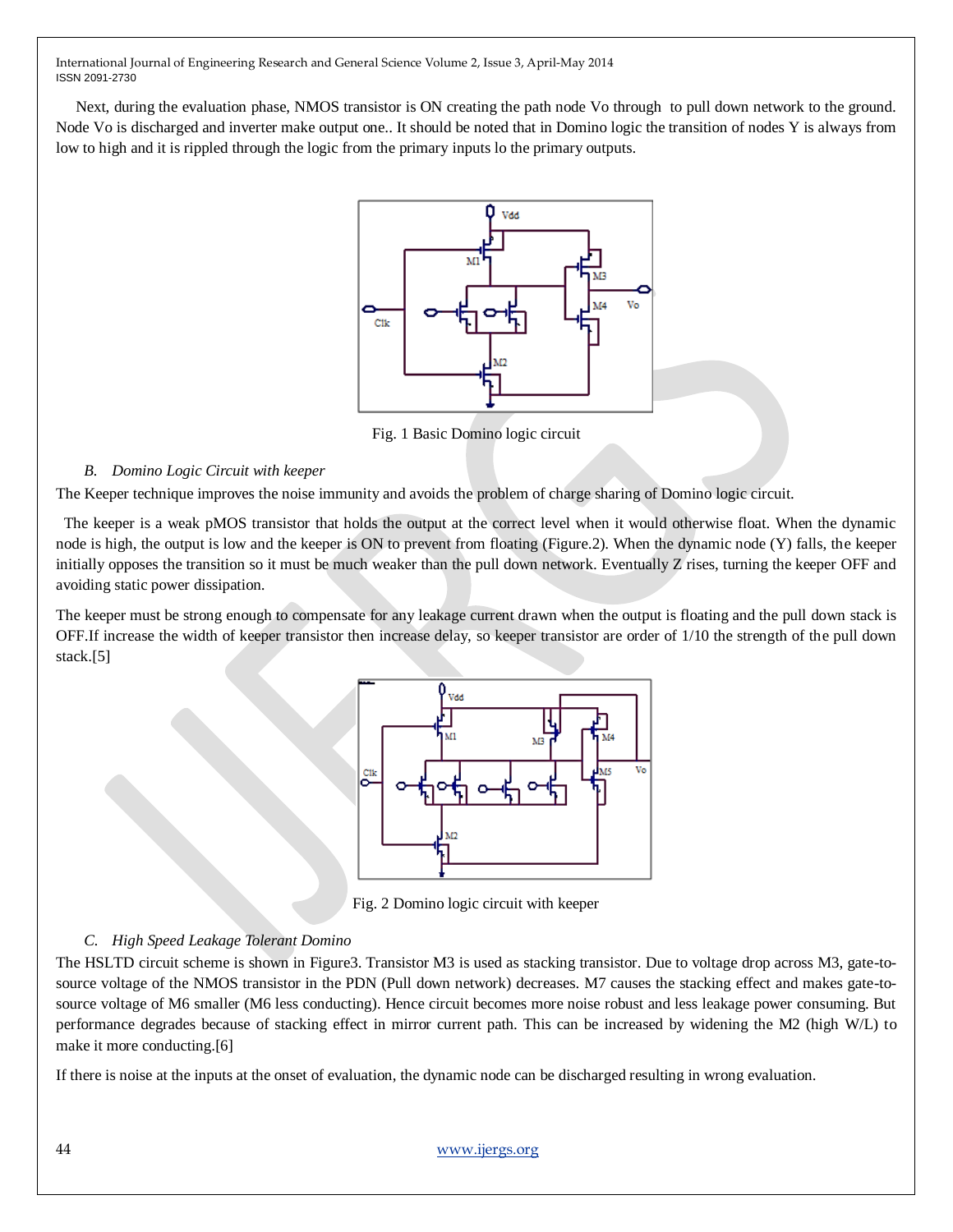

Fig. 3 High Speed Leakage Tolerant Domino Circuit

#### *D. Low Swing Domino Logic*

Low swing domino technique applied to reduce dynamic switching power. Two techniques are under the low swing domino circuit. The first technique is low swing domino with fully driven keeper (LSDFDk). The output voltage swing between ground and VDD-Vtn. And second is low swing domino circuit with weakly driven keeper (LSDWDK).



Fig. 4 Low Swing Domino Logic

These techniques reduce the voltage swing at the output node using the NMOS transistor as a pull up transistor. The first technique is improved the delay and power while maintaining robustness against noise. The second technique reduces the contention current by reducing the gate voltage swing of keeper transistor. LSDWDK generate two different voltage swings. The output voltage swing between ground and VDD-Vtn. The gate voltage swing between |Vtp| and VDD[2].

## *E. Domino Logic with Variable Voltage Threshold Keeper (DVTVK)*

The operation of the DVTVK circuit behaves in the following manner. When the clock is low, the pullup transistor is on and the dynamic node is charged to VDD1. The substrate of the keeper is charged to VDD2 (VDD2 > VDD1) by the body bias generator, increasing the keeper threshold voltage. The value of the high threshold voltage (high-Vt) of the keeper is determined by the reverse body bias voltage (VDD2 - VDD1) applied to the source-to-substrate p-n junction of the keeper. The current sourced by the high-Vt keeper is reduced, lowering the contention current when the evaluation phase begins. A reduction in the current drive of the keeper does not degrade the noise immunity during precharge as the dynamic node voltage is maintained during this phase by the pullup transistor rather than by the keeper.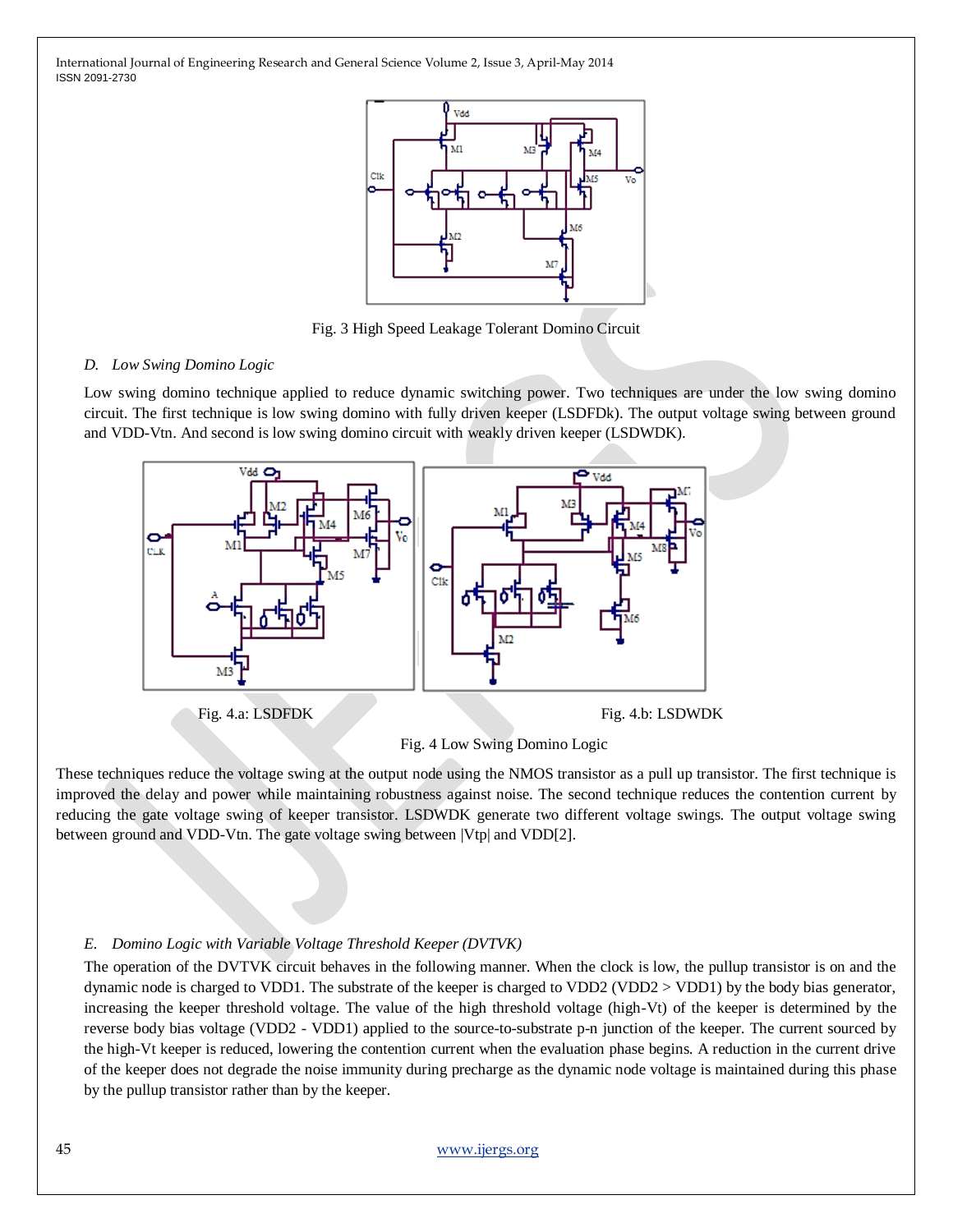When the clock goes high (the evaluation phase), the pullup transistor is cut-off and only the high-Vt keeper current contends with the current from the evaluation path transistor(s). Provided that the appropriate input combination that discharges the dynamic node is applied in the evaluation phase, the contention current due to the high-Vt keeper is significantly reduced as compared to standard domino logic. After a delay determined by the worst case evaluation delay of the domino gate, the body bias voltage of the keeper is reduced to VDD1, zero biasing the source-to-substrate p-n junction of the keeper. The threshold voltage of the keeper is lowered to the zero body bias level, thereby increasing the keeper current. The DVTVK keeper has the same threshold voltage of a standard domino (SD) keeper, offering the same noise immunity during the remaining portion of the evaluation phase.



Fig. 5 Domino Logic with variable Voltage Threshold Keeper

The threshold voltage of the keeper transistor is dynamically modified during circuit operation to reduce contention current without sacrificing noise immunity.

# *F. Sleep Switch Du al Threshold Voltage Domino Logic*

The operation of this transistor is controlled by a separate sleep signal. During the active mode of operation, the sleep signal is set low, the sleep switch is cut-off, and the proposed dual-Vt circuit operates as a standard dual-Vt domino circuit. During the standby mode of operation, the clock signal is maintained high, turning off the high-Vt pull-up transistor of each domino gate. The sleep signal transitions high, turning on the sleep switch. The dynamic node of the domino gate is discharged through the sleep switch, thereby turning off the high-Vt NMOS transistor within the output inverter. The output transitions high, cutting off the high-Vt keeper.



Fig. 6 Sleep Switch Dual Threshold Voltage Domino Logic

After a sleep switch dual-Vt domino gate is forced to evaluate, the following gates (fed by the non-inverting signals) also evaluate in a domino fashion. After the node voltages settle to a steady state, all of the high-Vt transistors in the circuit are strongly cut-off, significantly reducing the subthreshold leakage current.

The sleep switch circuit technique exploits the scalable of the dual-Vt transistors to reduce the subthreshold leakage current by strongly cutting off all of the high-Vt transistors.

## **POWER DISSIPATION**

The power consumed by CMOS circuit classified in two type.

- Static power dissipation
- Dynamic power dissipation

46 [www.ijergs.org](http://www.ijergs.org/)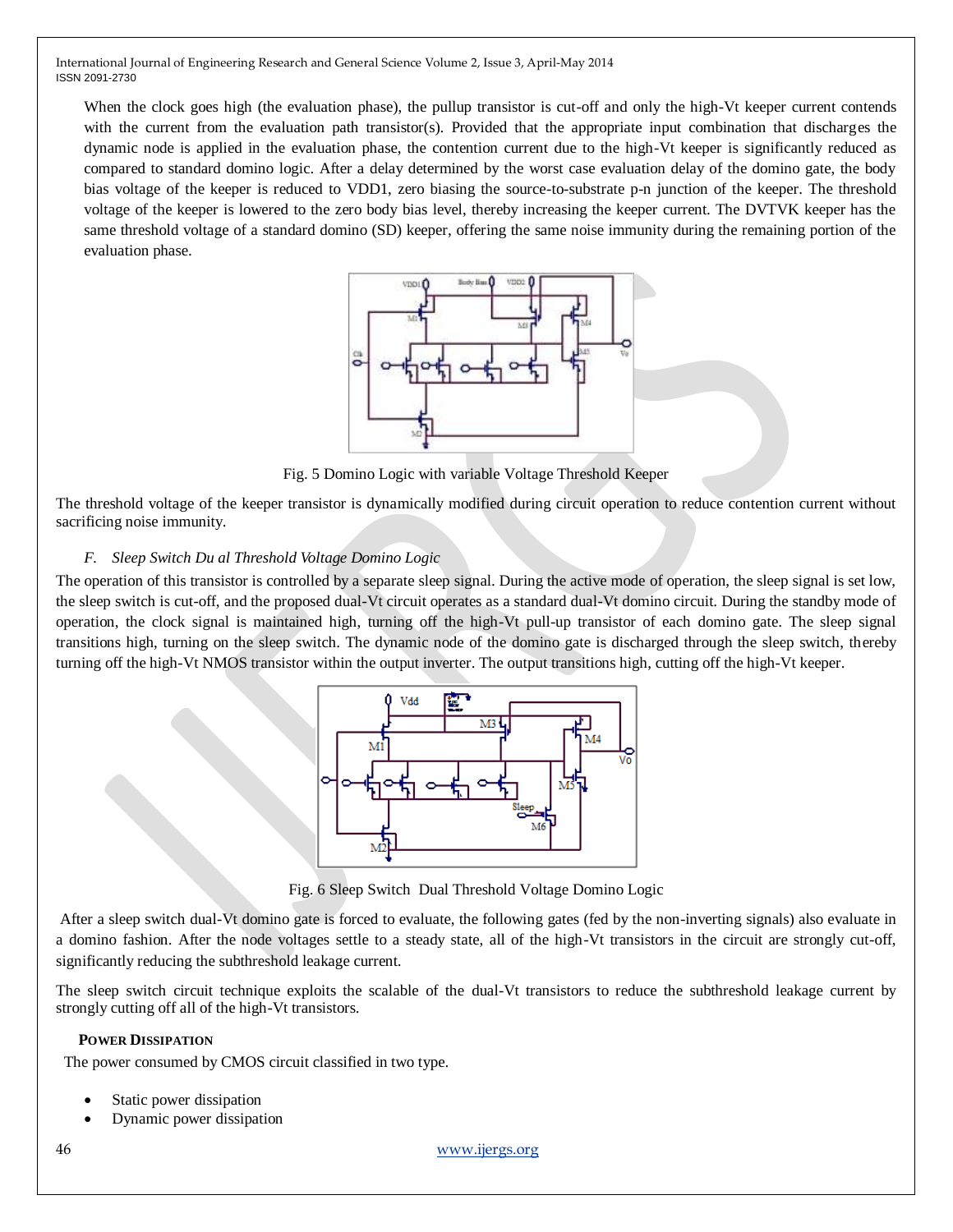- i. Static Power Dissipation:- This is the power dissipation due to leakage currents which flow through a transistor when no transactions occur and the transistor is in a steady state. static power dissipation in CMOS inverter is negligible.[6]
- ii. Dynamic Power Dissipation:-The PMOS and NMOS transistors are on during the perform operation simultaneously. the duration of changing inputs low to high and discharging high to low pMOS and nMOS turn on respectively. During this time a current flows between Vdd to GND (make short path) and Dynamic Power produce. The dynamic power dissipation is proportional to the square of voltage supply.[7-8]

#### **SIMULATION AND RESULT**

 In this work, the OR and AND logic gates had used for implementation of six techniques. The power consumption (Pavg), propagation delay (Tpd) and power delay product (PDP)are used to compare these techniques. The circuits implemented are OR gate for 4 input, 6 input and AND gate for 4 input and 6 input. These design styles are compared by performing detailed transistor-level simulations on circuits using Advance Design System (ADS). The results of the circuits for all techniques are given below. Table1 showed the comparison for all the techniques for four input OR gate. Table2 shows the comparison of all the six techniques with that of standard domino circuit for six input OR gate.Table3 shows the comparison of all the six techniques for four input AND gate. Table4 shows the comparison of all the six techniques with that of standard domino circuit for six input AND gate.

 From the results, it can be observed that the Domino logic techniques, viz., Domino logic circuit with keeper, High speed leakage tolerant domino and Low Swing Domino, Domino Logic with Variable Voltage Threshold Keeper, Sleep Switch Dual Threshold Voltage Domino techniques provide lower values of power dissipation, propagation delay and PDP when compared to the standard domino logic structure. The propagation delay (Tpd-Sec), power consumption (Pavg-Watt) and power delay product (PDP-Watt-Sec) calculated and plotted in the form of graph.

| <b>Technique</b> | <b>Tpd</b> | Pavg       | <b>PDP</b> |
|------------------|------------|------------|------------|
| Domino           | 3.77E-08   | 3.77E-06   | $1.42E-13$ |
| Keeper           | 3.76E-08   | $4.22E-06$ | 1.59E-13   |
| <b>HSLDT</b>     | 3.78E-08   | $2.19E-06$ | 8.21E-14   |
| <b>LSDFDK</b>    | 3.77E-08   | 5.85E-06   | 2.20E-13   |
| <b>DVTVK</b>     | 3.77E-08   | 2.72E-05   | $1.02E-12$ |
| <b>SLS</b>       | 3.77E-08   | 4.69E-05   | 1.77E-12   |

# **Table.1: Comparison for four input OR gate**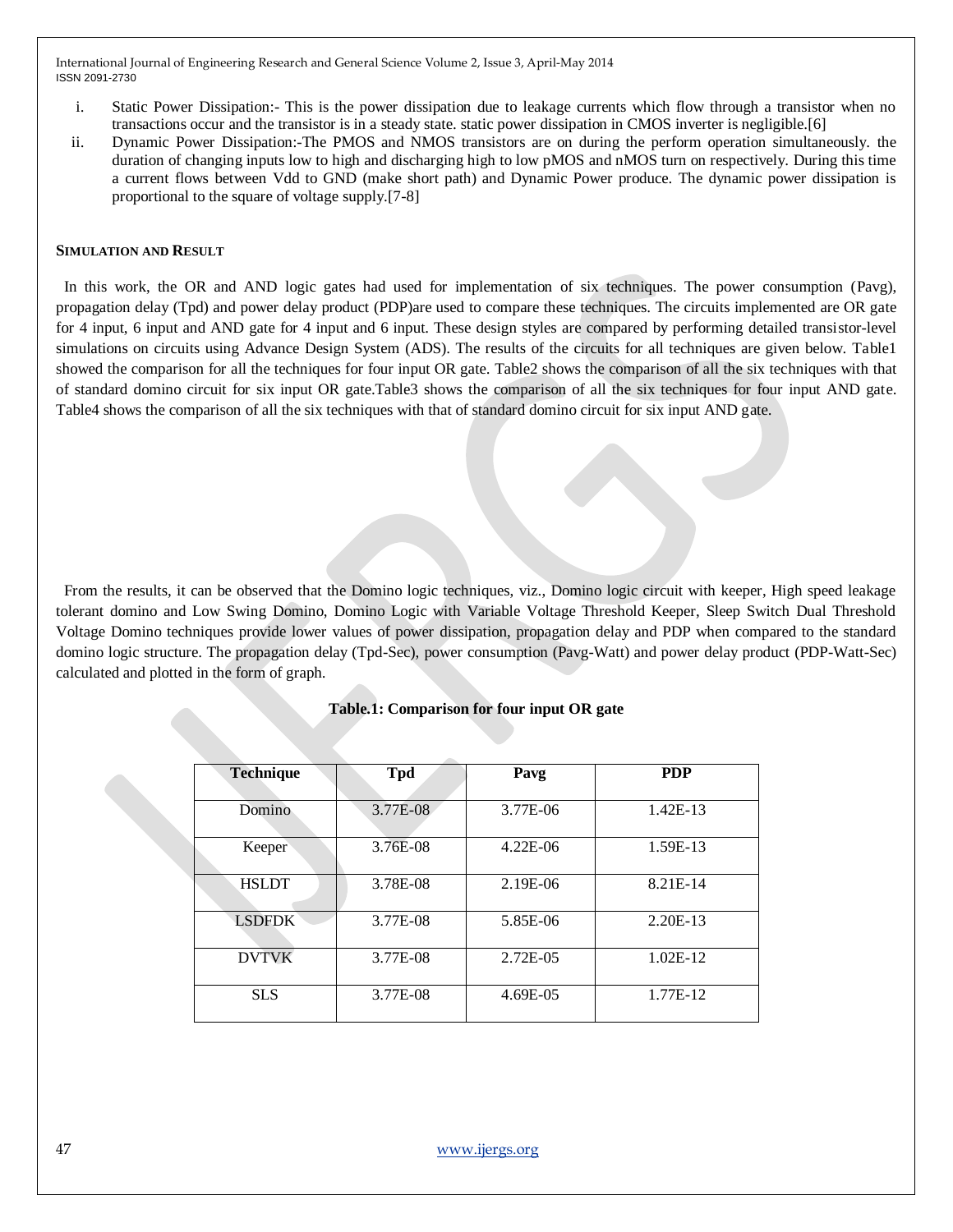#### **Table.2:Comparison for six input OR gate**

| <b>Technique</b> | <b>Tpd</b> | Pavg     | <b>PDP</b> |
|------------------|------------|----------|------------|
| Domino           | 1.05E-07   | 4.45E-06 | $4.67E-13$ |
| Keeper           | 1.03E-07   | 6.46E-05 | 6.68E-12   |
| <b>HSLDT</b>     | 1.06E-07   | 6.67E-06 | 7.07E-13   |
| <b>LSDFDK</b>    | 1.05E-07   | 7.55E-06 | 7.91E-13   |
| <b>DVTVK</b>     | 3.61E-08   | 2.31E-04 | 8.37E-12   |
| <b>SLS</b>       | 1.06E-07   | 6.70E-05 | 7.07E-12   |

# **Table.3: Comparison for four input AND gate**

| <b>Technique</b> | <b>Tpd</b> | Pavg         | <b>PDP</b> |
|------------------|------------|--------------|------------|
| Domino           | 5.09E-09   | $1.057E - 6$ | 5.38E-15   |
| Keeper           | 1.01E-08   | 8.11E-07     | 8.19E-15   |
| <b>HSLDT</b>     | 5.00E-09   | 5.73E-07     | 2.87E-15   |
| <b>LSDFDK</b>    | 1.01E-08   | 6.10E-07     | $6.16E-15$ |
| <b>DVTVK</b>     | 5.00E-09   | 4.68E-05     | 2.34E-13   |
| <b>SLS</b>       | $1.02E-08$ | 3.95E-05     | $4.01E-13$ |

# **Table.4: Comparison for four input AND gate**

| <b>Technique</b> | <b>Tpd</b> | Pavg     | <b>PDP</b> |
|------------------|------------|----------|------------|
| Domino           | 5.09E-09   | 1.48E-06 | 7.52E-15   |
| Keeper           | 1.01E-08   | 8.09E-07 | 8.17E-15   |
| <b>HSLDT</b>     | 1.34E-09   | 2.99E-06 | 4.00E-13   |
| <b>LSDFDK</b>    | 5.12E-09   | 3.01E-07 | 1.54E-15   |
| <b>DVTVK</b>     | 1.00E-08   | 5.19E-05 | 5.19E-13   |
| <b>SLS</b>       | $1.02E-08$ | 3.64E-05 | 3.71E-13   |

48 [www.ijergs.org](http://www.ijergs.org/)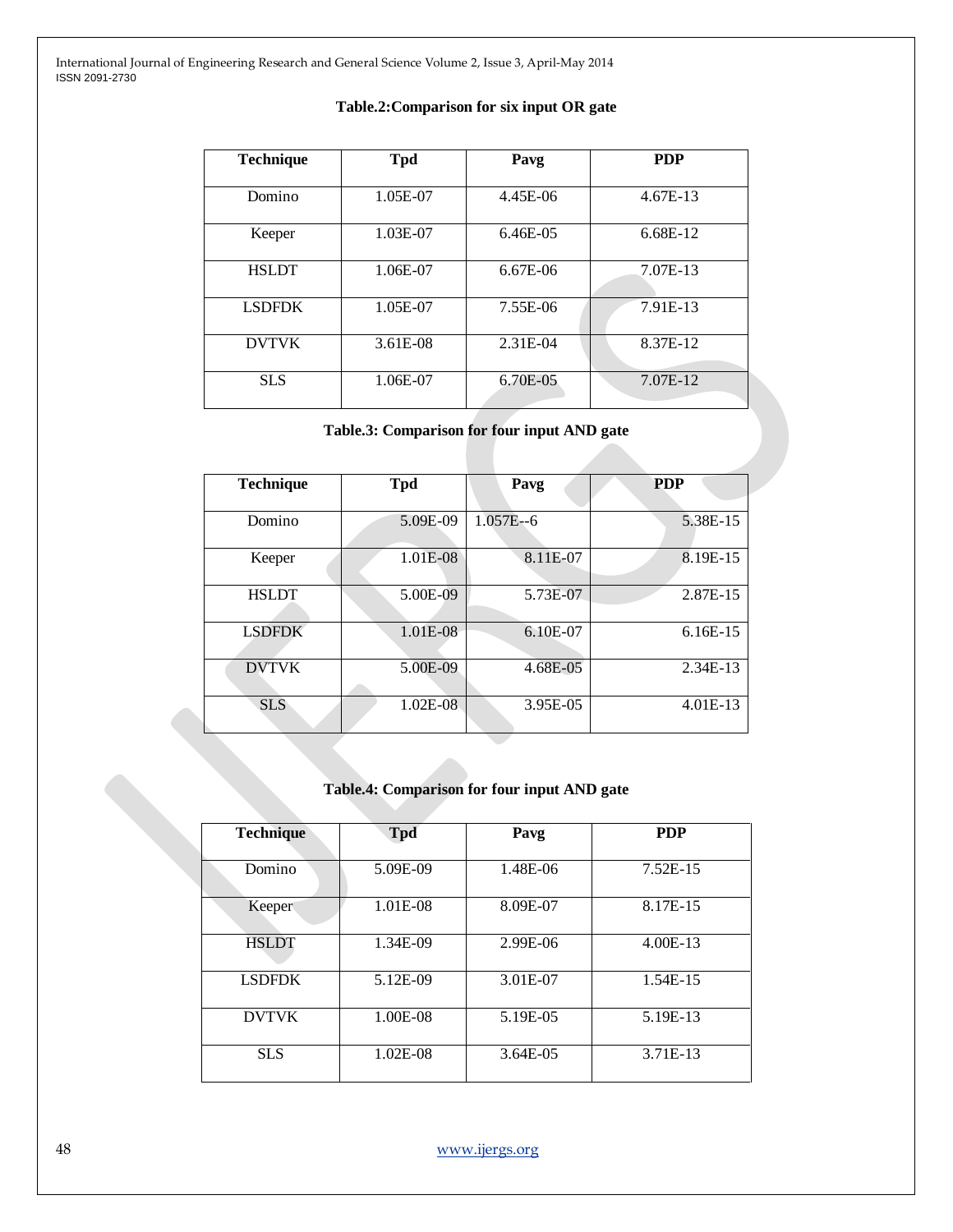

**Chart.1: Comparison for four input OR gat**



**Chart.2 Comparison for six input OR gate**



**Chart.3 Comparison for four input AND gate**



**Chart.4 Comparison for six input AND gate**

# **CONCLUSION**

In this work, an attempt had been made to simulate OR gate and AND gate for four and six inputs by using six domino based techniques including basic domino (standard domino).

49 [www.ijergs.org](http://www.ijergs.org/)